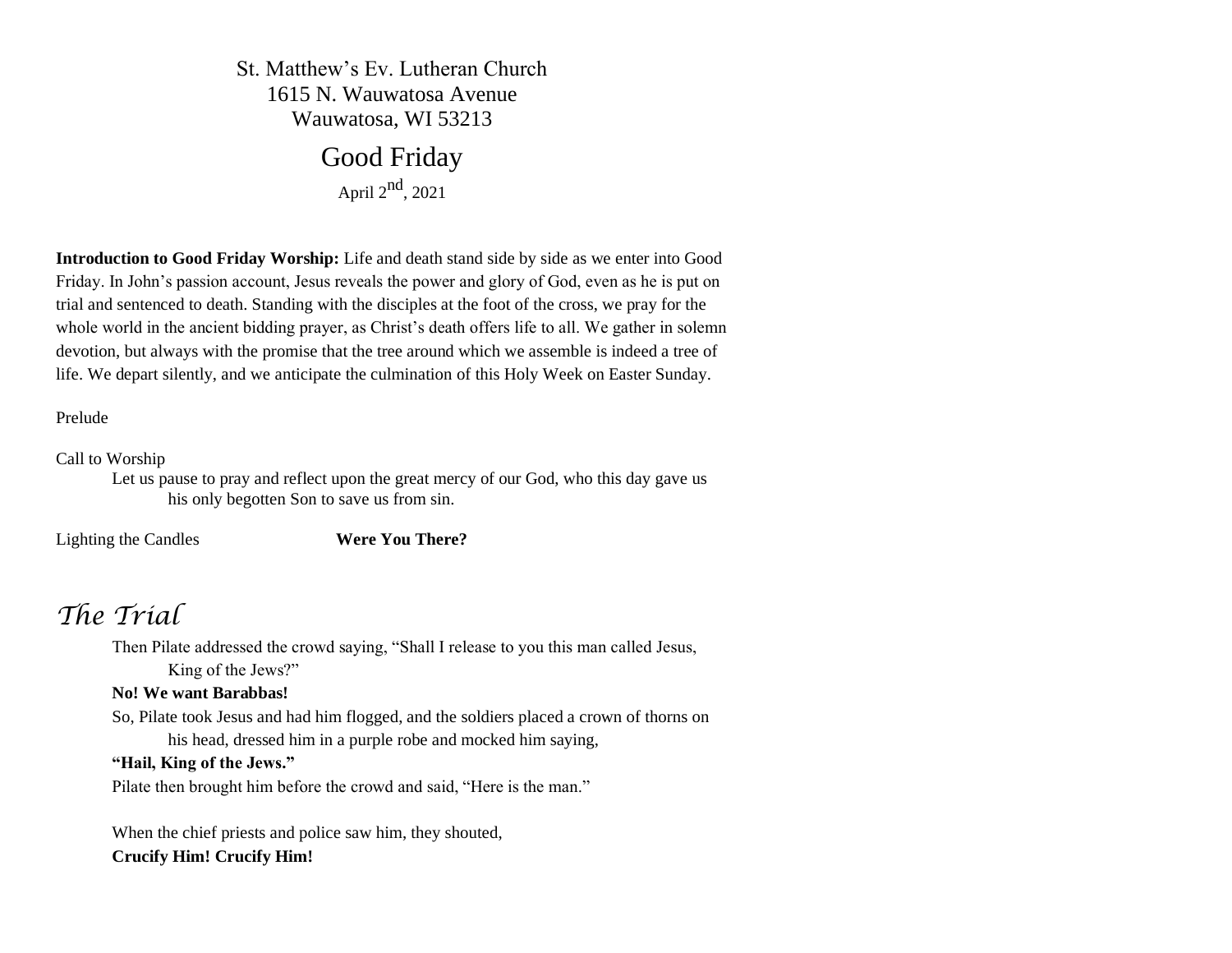Pilate said, "Take him yourselves and judge him; I find no case against him." But they cried out all the more,

# **Crucify Him! Crucify Him!**

Pilate, being afraid of the crowd asked, "Jesus, do you not know I have the power to release you?" Jesus answered, "You would have no power over me unless given to you from above." From then on Pilate tried to release Jesus, but the Jews cried out,

# **Away with Him! Crucify Him!**

Pilate asked, "Shall I crucify your King?"

# **We have no King but Caesar!**

Then Pilate handed Jesus over to be crucified. He had placed on the cross over Jesus' head a sign in Hebrew, Latin and Greek; 'Jesus of Nazareth, the King of the Jews'

#### Prayer of the Day

Let us pray. Merciful God, your Son was lifted up on the cross to draw all people to himself. Grant that we who have been born out of his wounded side may at all times find mercy in him, Jesus Christ, our Savior and Lord, who lives and reigns with you and the Holy Spirit, one God, now and forever.

#### **Amen.**

Prayers of Intercession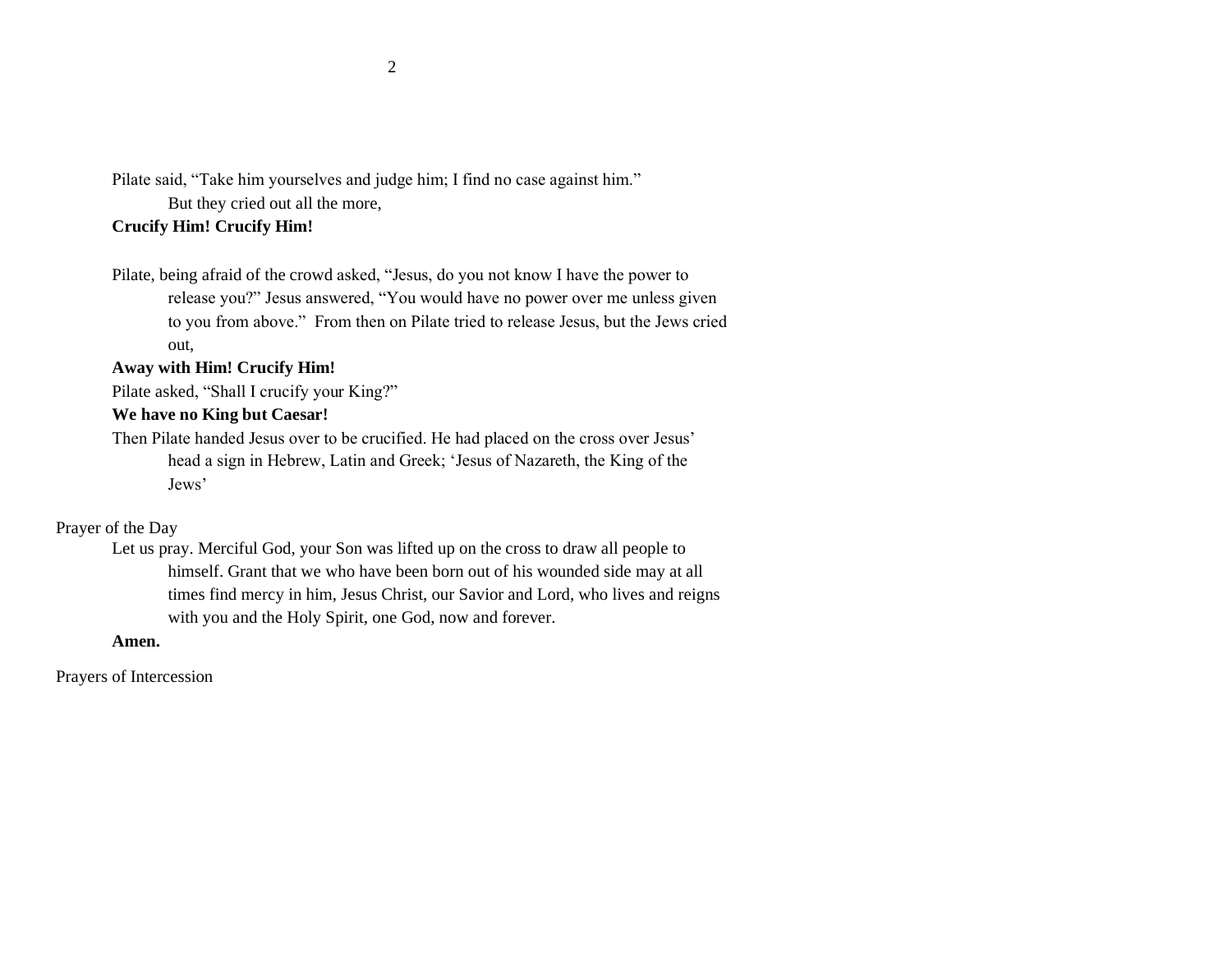Bidding Prayer

Let us pray, brothers and sisters, for the holy church throughout the world. *Silent prayer.*

Almighty and eternal God, you have shown your glory to all nations in Jesus Christ. By your Holy Spirit guide the church and gather it throughout the world. Help it to persevere in faith, proclaim your name, and bring the good news of salvation in Christ to all people.

We ask this through Christ our Lord.

# **Amen.**

Let us pray for our bishops, our pastors, and for all servants of the church, and for all the people of God.

*Silent prayer.*

Almighty and eternal God, your Spirit guides the church and makes it holy. Strengthen and uphold our bishops, pastors, other ministers, and lay leaders. Keep them in health and safety for the good of the church, and help each of us in our various vocations to do faithfully the work to which you have called us.

We ask this through Christ our Lord.

**Amen.**

Let us pray for those preparing for baptism.

*Silent prayer.*

Almighty and eternal God, you continue to bless the church. Increase the faith and understanding of those preparing for baptism. Give them new birth as your children, and keep them in the faith and communion of your holy church.

We ask this through Christ our Lord.

# **Amen.**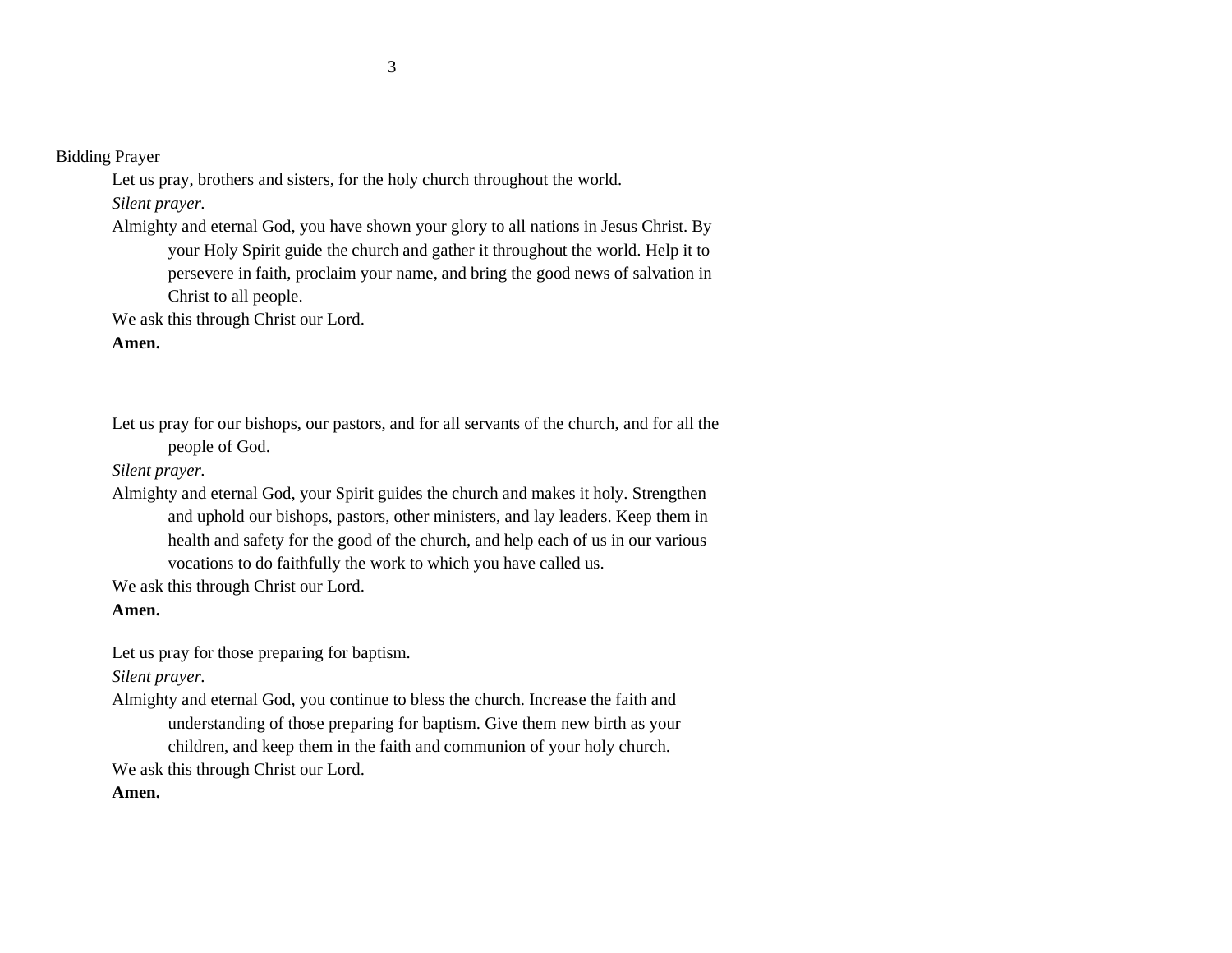Let us pray for our sisters and brothers who share our faith in Jesus Christ.

# *Silent prayer.*

Almighty and eternal God, you give your church unity. Look with favor on all who follow Jesus your Son. Make all the baptized one in the fullness of faith, and keep us united in the fellowship of love.

We ask this through Christ our Lord.

**Amen.**

Let us pray for the Jewish people, the first to hear the word of God.

*Silent prayer.*

- Almighty and eternal God, long ago you gave your promise to Abraham and your teaching to Moses. Hear our prayers that the people you called and elected as your own may receive the fulfillment of the covenant's promises.
- We ask this through Christ our Lord.

# **Amen.**

Let us pray for those who do not share our faith in Jesus Christ.

*Silent prayer.*

Almighty and eternal God, gather into your embrace all those who call out to you under different names. Bring an end to inter-religious strife, and make us more faithful witnesses of the love made known to us in your Son.

We ask this through Christ our Lord.

# **Amen.**

Let us pray for those who do not believe in God.

*Silent prayer.*

Almighty and eternal God, you created humanity so that all may long to know you and find peace in you. Grant that all may recognize the signs of your love and grace in the world and in the lives of Christians, and gladly acknowledge you as the one true God.

We ask this through Christ our Lord.

# **Amen.**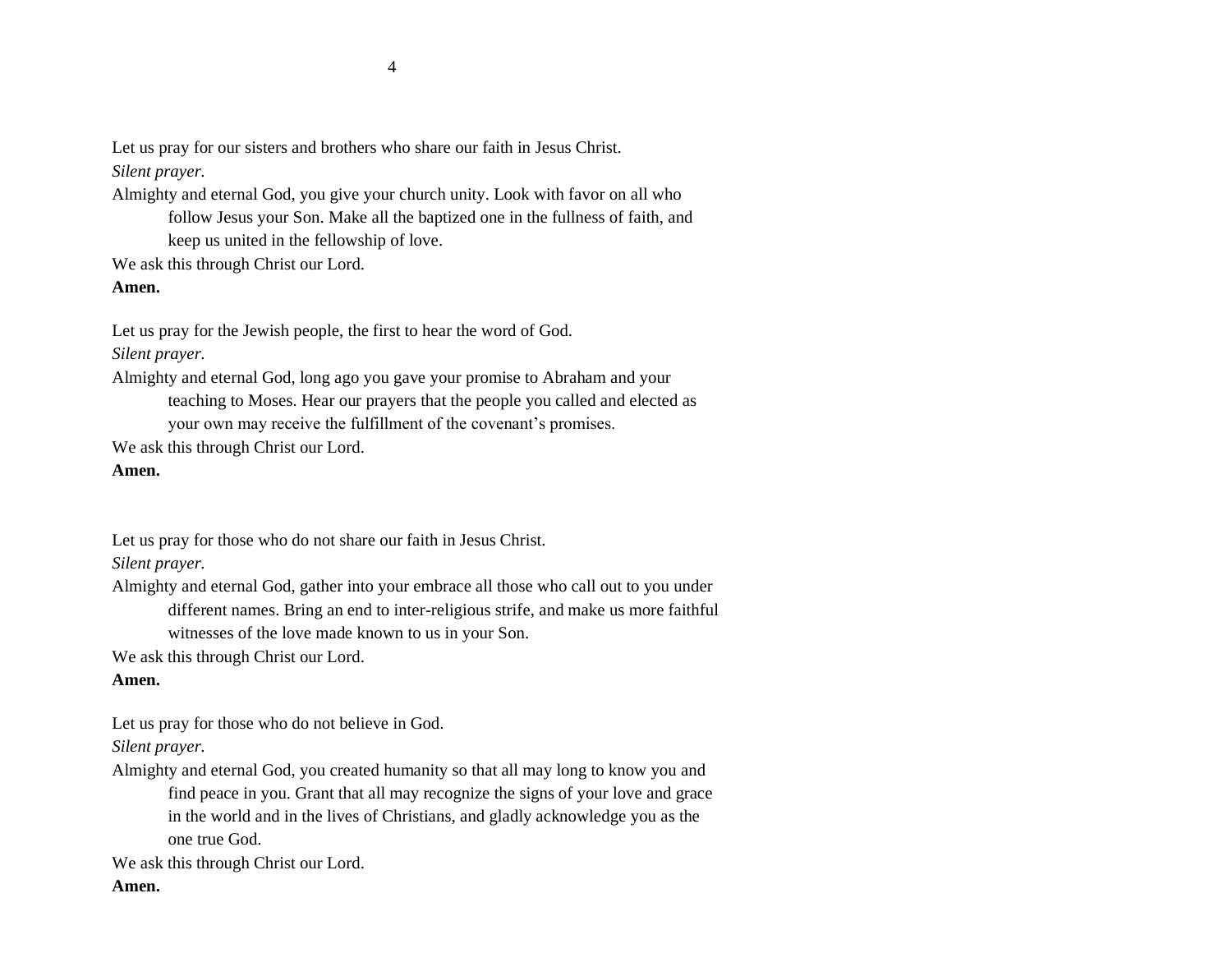Let us pray for God's creation.

### *Silent prayer.*

Almighty and eternal God, you are the creator of a magnificent universe. Hold all the worlds in the arms of your care and bring all things to fulfillment in you.

We ask this through Christ our Lord.

**Amen.**

Let us pray for those who serve in public office.

*Silent prayer.*

Almighty and eternal God, you are the champion of the poor and oppressed. In your goodness, give wisdom to those in authority, so that all people may enjoy justice, peace, freedom, and a share in the goodness of your creation.

We ask this through Christ our Lord.

# **Amen.**

Let us pray for those in need.

*Silent prayer.*

Almighty and eternal God, you give strength to the weary and new courage to those who have lost heart. Heal the sick, comfort the dying, give safety to travelers, free those unjustly deprived of liberty, and deliver your world from falsehood, hunger, and disease. Hear the prayers of all who call on you in any trouble, that they may have the joy of receiving your help in their need.

We ask this through Christ our Lord.

# **Amen.**

Finally, let us pray for all those things for which our Lord would have us ask.

**Our Father, who art in heaven, hallowed be thy name,**

**thy kingdom come, thy will be done, on earth as it is in heaven.**

**Give us this day our daily bread;**

**and forgive us our trespasses, as we forgive those who trespass against us; and lead us not into temptation, but deliver us from evil.**

**For thine is the kingdom, and the power, and the glory, forever and ever. Amen.**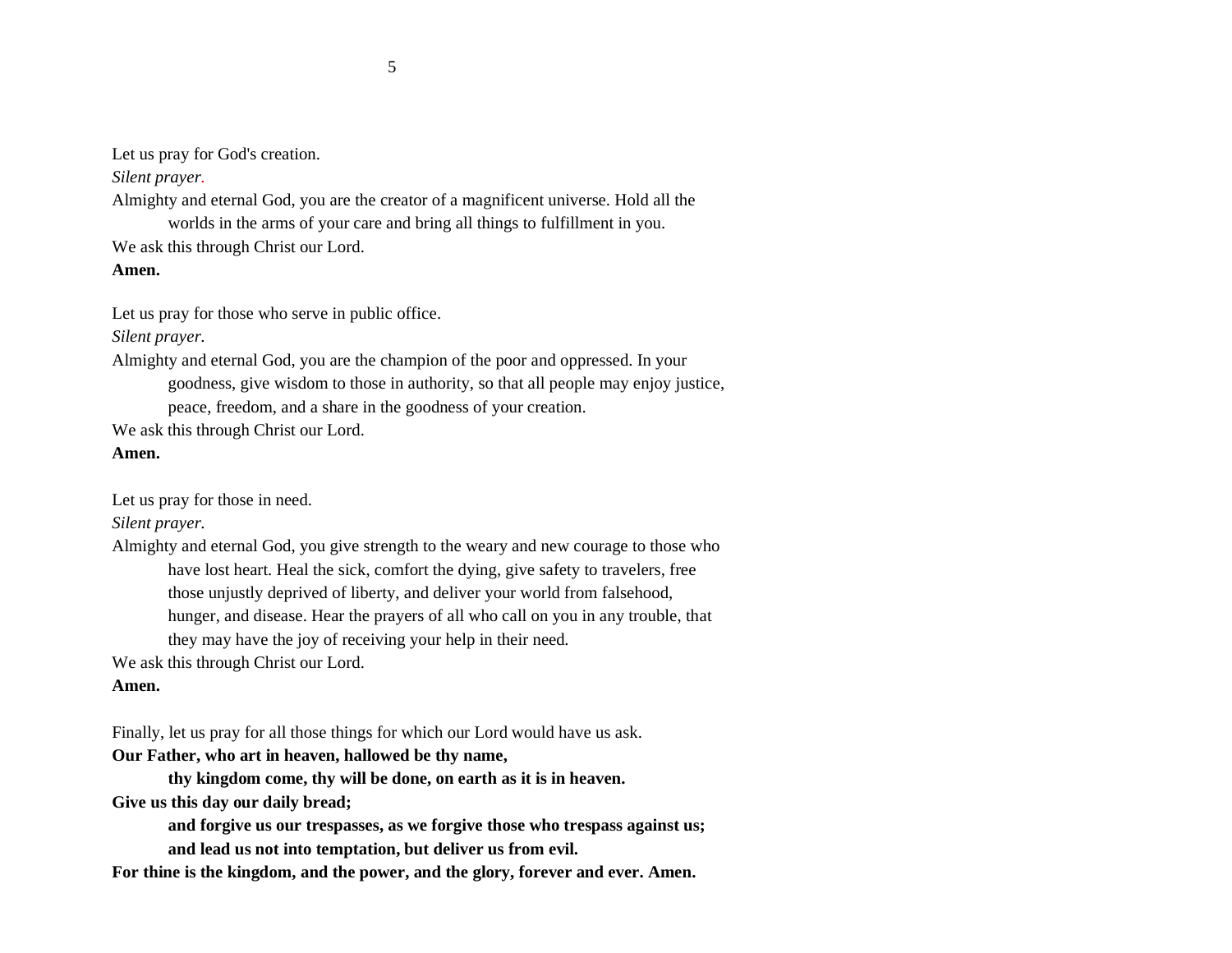### Anthem *And Can It Be?* Arr. by Dan Forrest - Men's Quartet

# The Crucifixion

# *First Word*

Jesus said, "Father, forgive them, for they do not know what they are doing." And they divided up his clothes by casting lots. -Luke 23:34

Meditation Pastor Jim Holmberg

### *Second Word*

One of the criminals who was hanged there kept deriding him and saying, 'Are you not the Messiah? Save yourself and us!' But the other rebuked him, saying, 'Do you not fear God, since you are under the same sentence of condemnation? And we indeed have been condemned justly, for we are getting what we deserve for our deeds, but this man has done nothing wrong.' Then he said, 'Jesus, remember me when you come into your kingdom.' He replied, 'Truly I tell you, today you will be with me in Paradise.' -Luke 23:39-43

#### Hymn **Beneath the Cross of Jesus**

# *Third Word*

When Jesus saw his mother and the disciple whom he loved standing beside her, he said to his mother, "Woman, here is your son." Then he said to the disciple, "Here is your mother." And from that hour the disciple took her into his own home. -John  $19.26$ 

# Hymn **They Crucified My Lord**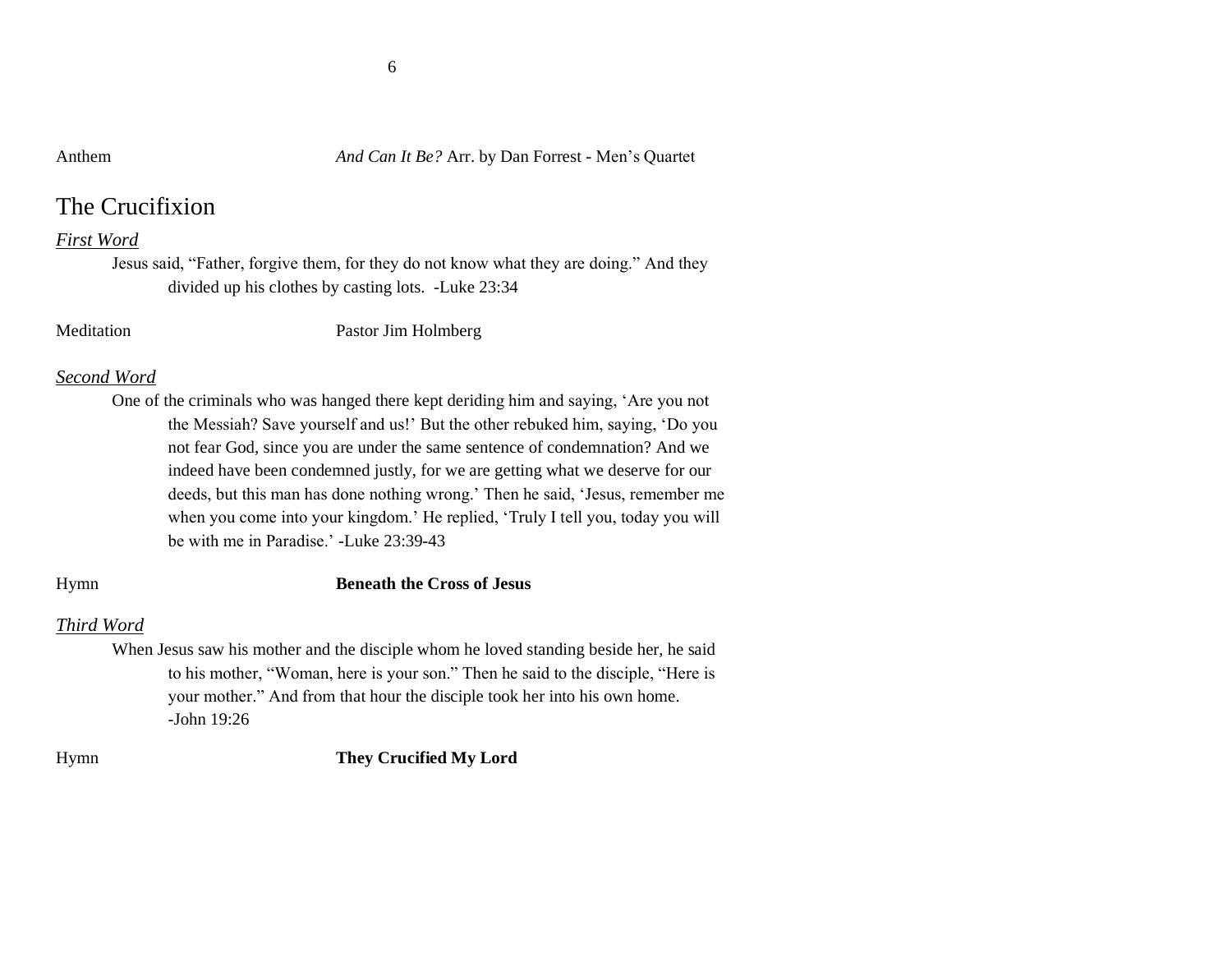# *Fourth Word*

 It was about noon and darkness came over the whole land. And at about three-o-clock Jesus cried out with a loud voice, "Eloi, Eloi, lama sabachthani?" which means, "My God, my God, why have you forsaken me?" -Matthew 27:46

# Hymn **O Sacred Head, Now Wounded**

# *Fifth Word*

When Jesus knew that all was now finished he said, in order to fulfill the scripture, "I am thirsty." So, they put a sponge full of wine on a branch of hyssop and held it to his mouth. -John 19:28

#### Meditation Pastor Ann Williams

#### *Sixth Word*

When Jesus had received the wine, he said, "It is finished." -John 19:30

# Hymn **Ah, Holy Jesus**

#### *Seventh Word*

Now it was about the sixth hour, and there was darkness over the whole land until the ninth hour, while the sun's light failed; and the curtain of the temple was torn in two. Then Jesus, crying with a loud voice said,

*"Father, into your hands I commit my spirit!"* 

And having said this he breathed his last.

*(Pause)*

Now when the centurion saw what had taken place, he praised God and said,

# **"Truly this man was the Son of God!"**

*The Christ candle is carried out in silence, to the Baptismal Font at the entrance of the Sanctuary. A loud bang is heard to signal Jesus' death and recalls the days when Jesus was in the tomb.*